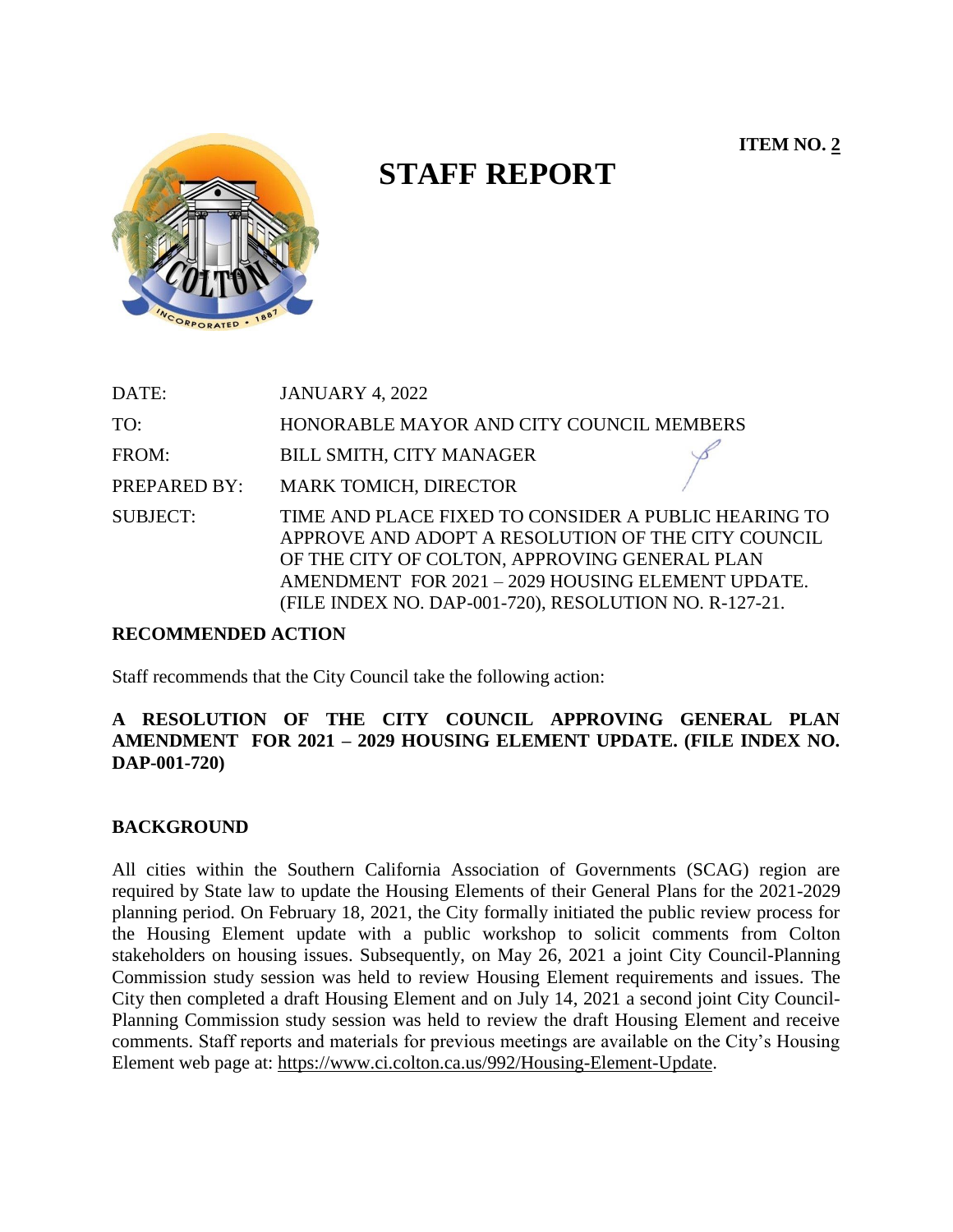The draft Housing Element was then submitted to the California Department of Housing and Community Development ("HCD") for review as required by State law. On October 4, 2021, HCD issued a review letter (Attachment 1) finding that the draft element addressed many statutory requirements; however, revisions were necessary to comply with State Housing Element Law. Attachment 2 includes a table summarizing staff's responses to HCD's October 4, 2021 letter.

In early October 2021, City staff prepared a revised draft Housing Element addressing HCD's comments for review by the Planning Commission and community stakeholders. Staff recommended that the Commission consider HCD's comments, staff's proposed revisions to the draft Housing Element and adopt a Resolution recommending approval of the revised draft Housing Element.

On October 26, 2021, the Planning Commission approved by a 6-0-1 vote Resolution No. R-33- 21, recommending City Council approval of General Plan Amendment (2021-2029 Housing Element Update) – DAP-001-720. (See Attachment 3)

As discussed below, State law requires the draft Housing Element to include several programs calling for amendments to zoning designations and other provisions of the Zoning Code related to housing. Those amendments will be subject to a subsequent review process including public hearings held by the Planning Commission and City Council. Adoption of the Housing Element would not directly change any City zoning or land use regulations.

## **ANALYSIS**

**Housing Element Content**. The Housing Element establishes City policies and programs intended to address the housing needs of current and future Colton residents. The element has been comprehensively updated to reflect recent changes in State laws, current housing conditions and other circumstances. The Draft Housing Element follows the format of the current Housing Element and includes the following sections:

- **Executive Summary** summarizing key Housing Element issues
- **Introduction** providing an overview of the Housing Element
- **Housing Resources** describing the land, administrative and financial resources available to address housing needs
- **Housing Plan** presenting the City's goals, policies, programs and objectives for the 2021-2029 planning period
- **Appendix A: Housing Profile** analyzing the City's demographic characteristics and housing needs
- **Appendix B: Constraints** describing potential governmental and nongovernmental constraints to meeting the City's housing needs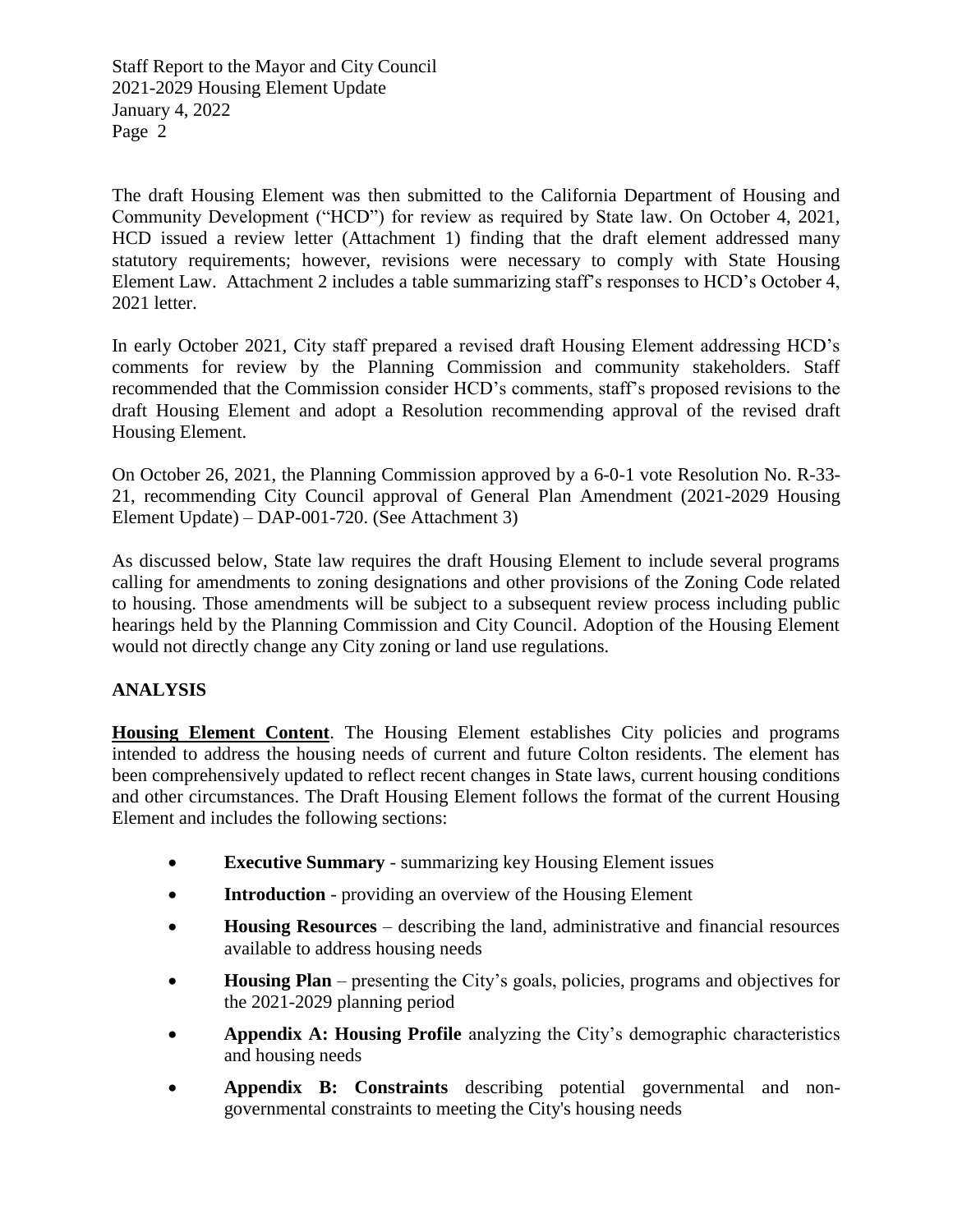- **Appendix C: Evaluation of the 2013-2021 Housing Element** programs and accomplishments
- **Appendix D: Sites Inventory** providing an inventory of sites that could accommodate the City's new housing needs; and
- **Appendix E: Public Participation** describing opportunities for stakeholders to participate in the preparation of the Housing Element

The most significant issues addressed in the Housing Element are: 1) whether City plans and regulations comply with State laws regarding housing for persons with special needs; and 2) how the City will accommodate its share of regional housing needs for the next 8 years as determined through the Regional Housing Needs Assessment ("RHNA") process.

**Housing for Persons with Special Needs**. State law establishes specific requirements related to City regulation of housing for persons with special needs, including the homeless and persons with disabilities. Appendix B of the Housing Element (Constraints) contains an analysis of City plans and regulations for a variety of housing types. The analysis concluded that while current City regulations are consistent with most laws regarding special needs housing, some recently adopted laws will require amendments to the Zoning Code in order to ensure consistency with State law. The Housing Plan includes the following program to ensure compliance with recent changes to State law:

 Program 12. Zoning Regulations and Initiatives for Extremely Low-Income and Special Needs Housing. The Zoning Code establishes standards and procedures for these types of housing targeted for extremely-low-income households, persons with disabilities, or those who are homeless or at risk of becoming homeless. This program includes a commitment to process a Zoning Code amendment in conformance with recent changes to State law. These changes include allowing supportive housing meeting specified criteria in zones where multifamily and mixed uses are permitted, revising the parking standards for emergency shelters, and allowing low barrier navigation centers meeting specified standards in areas zoned for mixed use and in non-residential zones permitting multi-family uses. *Low barrier navigation center* is defined as "Housing first, low-barrier, service-enriched shelters focused on moving people into permanent housing that provides temporary living facilities while case managers connect individuals experiencing homelessness to income benefits, health services, shelter, and housing."

**Regional Housing Needs Assessment**. The Regional Housing Needs Assessment ("RHNA") is the process established in State law by which future housing needs are determined for each city. On March 4, 2021 SCAG adopted the final RHNA Plan, which assigns Colton the following housing needs.

| Verv | LOW | <b>Moderate</b> | <b>Above</b> | <b>Total</b> |  |  |
|------|-----|-----------------|--------------|--------------|--|--|

#### **2021-2029 RHNA: City of Colton**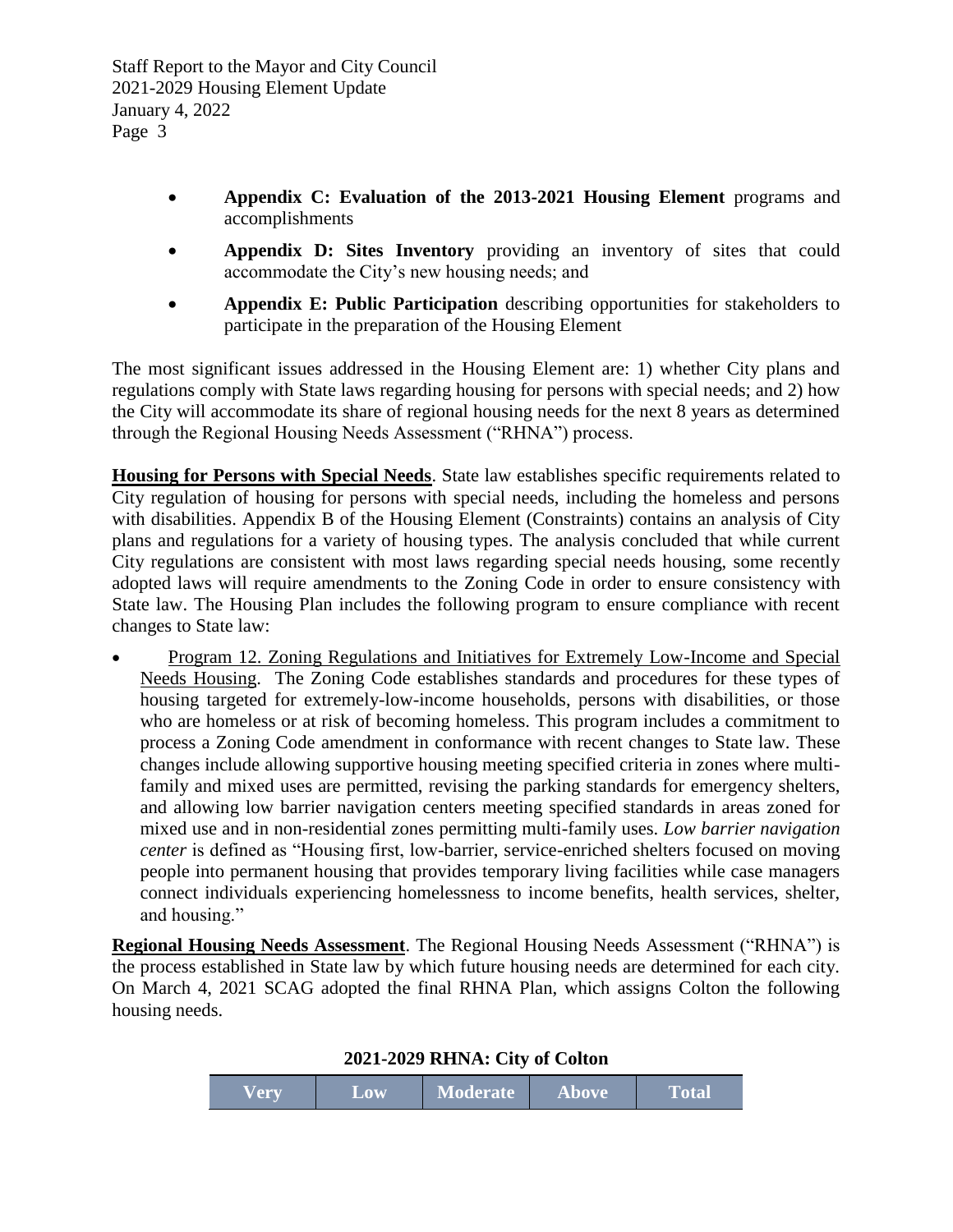| <b>LOW</b> |     |     | <b>Moderate</b> |       |
|------------|-----|-----|-----------------|-------|
| 1,318      | 668 | 906 | 2,542           | 5,434 |

Source: SCAG, 3/4/2021

The RHNA allocation identifies the amount of additional housing a jurisdiction would need in order to have enough housing at all price levels to fully accommodate its assigned share of the region's housing need during the 8-year planning period. The RHNA is a *planning requirement* based upon housing need, *not a construction quota or mandate*. Jurisdictions are not required to build housing or issue permits to achieve their RHNA allocations, but the Housing Element must provide an evaluation of potential capacity for additional housing based on land use designations, development regulations, other development constraints (such as infrastructure availability and environmental conditions) and real estate market trends. The analysis must be prepared at a parcel-specific level of detail and identify properties (or "sites") where additional housing could be built consistent with City regulations. This evaluation is referred to as the "sites analysis" and State law requires the analysis to demonstrate that the City has adequate sites with appropriate zoning to fully accommodate additional housing development commensurate with its RHNA allocation in each income category. If the sites analysis does not demonstrate that adequate capacity exists to fully accommodate the RHNA, the Housing Element must describe what steps will be taken to increase capacity commensurate with the RHNA – typically through amendments to land use and zoning regulations to facilitate additional housing development. Appendix D of the Housing Element includes a parcel-level analysis of sites where additional housing could be built.

The sites analysis which is summarized in Table H-36 of the Housing Element and shown below, shows that current City land use plans and zoning regulations do not provide adequate capacity to fully accommodate the RHNA allocation in all income categories; therefore, the rezoning is necessary to create additional housing opportunities. State law establishes a density of 30 units/acre that must be allowed to facilitate development of lower-income housing.

|                                   | Lower   | <b>Moderate</b> | <b>Above Moderate</b> |
|-----------------------------------|---------|-----------------|-----------------------|
| <b>Approved Projects</b>          |         | 140             | 233                   |
| <b>Vacant Sites</b>               | 43      | 424             | 1,692                 |
| <b>Underutilized Sites</b>        | 153     | 50              |                       |
| ADUS                              | 51      | 31              | n                     |
| <b>Total Capacity</b>             | 247     | 652             | 1,934                 |
| RHNA (2021-2029)                  | 1,986   | 906             | 2,542                 |
| <b>Adequate Sites (shortfall)</b> | (1,739) | (254)           | (608)                 |

#### **Table H-36 Comparison of Sites Inventory and RHNA**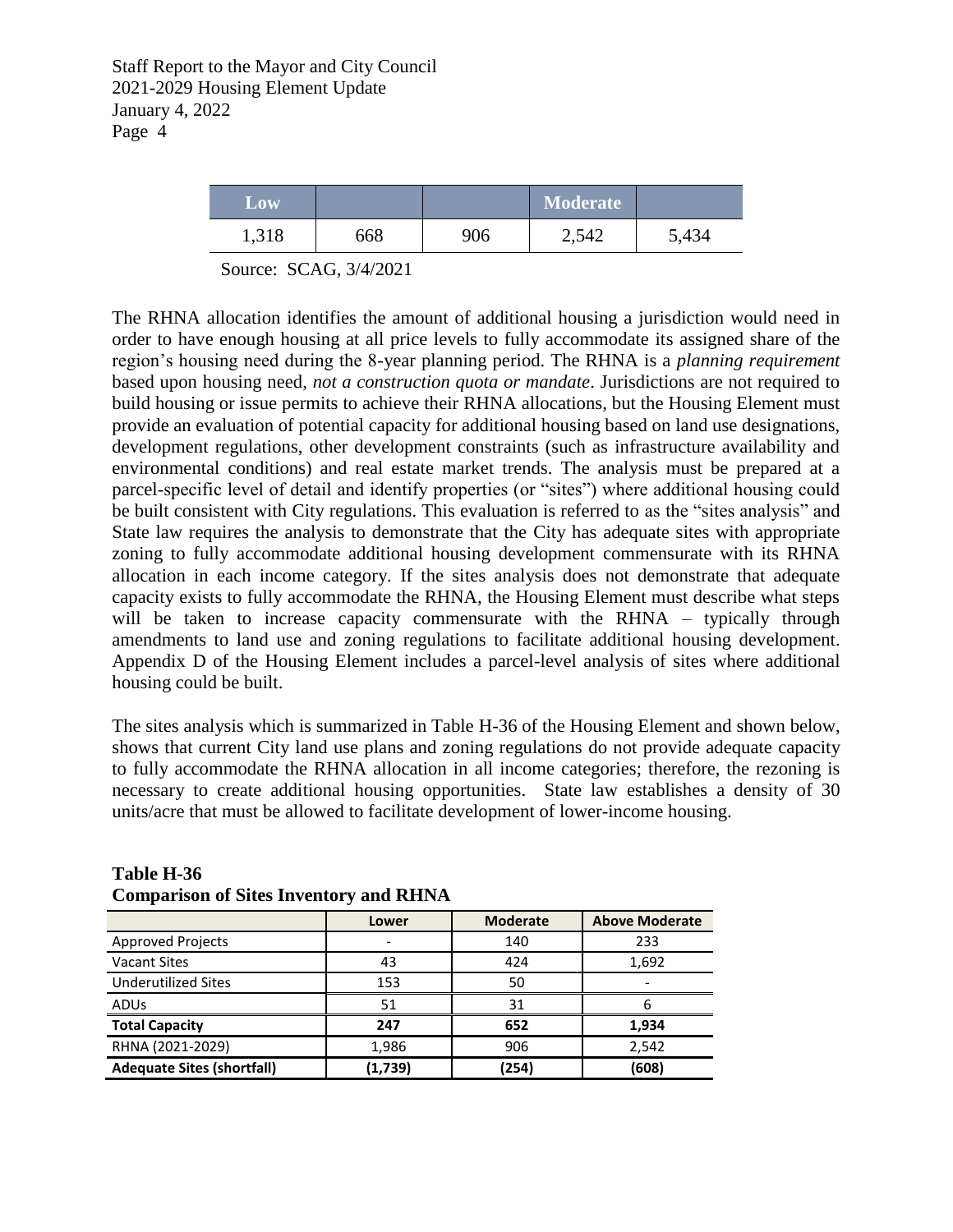To address this shortfall, the Housing Element identifies candidate sites to be considered for rezoning (Appendix D, Table H-40) and Program 9 in the Housing Plan includes a commitment to rezone a sufficient number of parcels to provide additional residential development capacity to fully accommodate the City's RHNA allocation. Such amendments may include allowing higher densities on residentially zoned properties or allowing housing on properties where residential use is not allowed under current regulations. It is important to note that neither cities nor property owners are required to develop affordable housing on the sites identified in the Housing Element, or to provide funding for housing development. Zoning regulations establish opportunities for development, not a requirement to build housing. In addition, adoption of the Housing Element would not change the zoning on any property. Most of the very low/low income shortfall will be addressed through rezoning of vacant Industrial Park properties along Fairway Drive (up to 1,013 units) and within the Hub City Center Specific Plan (approximately 250 units with introduction of residential mixed use). After final adoption of the Housing Element, a more detailed review of the candidate parcels, including CEQA review and additional public hearings, will be conducted before any final zoning changes are approved.

## **PUBLIC PARTICIPATION:**

As noted in the Background section above, the City has provided extensive opportunities for public participation during the Housing Element update process. This City Council hearing provides additional opportunity for residents, property owners, developers and other stakeholders to provide comments regarding the draft Housing Element prior to its adoption. In addition to the official public hearing notice, a courtesy notice of this meeting was mailed on December 16, 2021 to the interested persons and organizations listed in Appendix E of the Final Draft Housing Element.

Subsequent to the Planning Commission hearing on November 18, 2021, a real estate representative emailed staff with a request for removal of Assessor's Parcel Number 0163-182- 01 from Housing Element Table H-38 (Vacant Sites Inventory) (Attachment 5). The parcel is located in an existing R-3/R-4 Zone and is also included in the City's current Vacant Sites Inventory. The parcel is 3.95 acres in size and has estimated capacity of 70 housing units based on current zoning. The proposal to remove the site is to allow an industrial business park project to include small office with rear storage/warehouse/manufacturing space. The design would be similar to other industrial park projects located along South Rancho Avenue. The applicant's email indicates that the current location of the High Density Residential Zone is not conducive next to busy industrial thoroughfare and directly adjacent to a BNSF Rail line and future intermodal Hub. If the City Council considers removal of this site, the applicant would propose rezoning to either M-1 (Light Industrial) or B-P (Business Park) Zone. As noted in Table H-36 above, there is currently a shortfall of 2,601 potential housing units compared to the RHNA allocation. If parcel number 0163-182-01 is removed from the inventory, the shortfall would be increased to 2,671 units. As shown in Housing Element Table H-40 (Candidate Sites for Rezoning), the candidate sites for rezoning have a total estimated potential for 3,031 additional units if all sites were rezoned. Therefore, removal of Parcel Number 0163-182-01 would not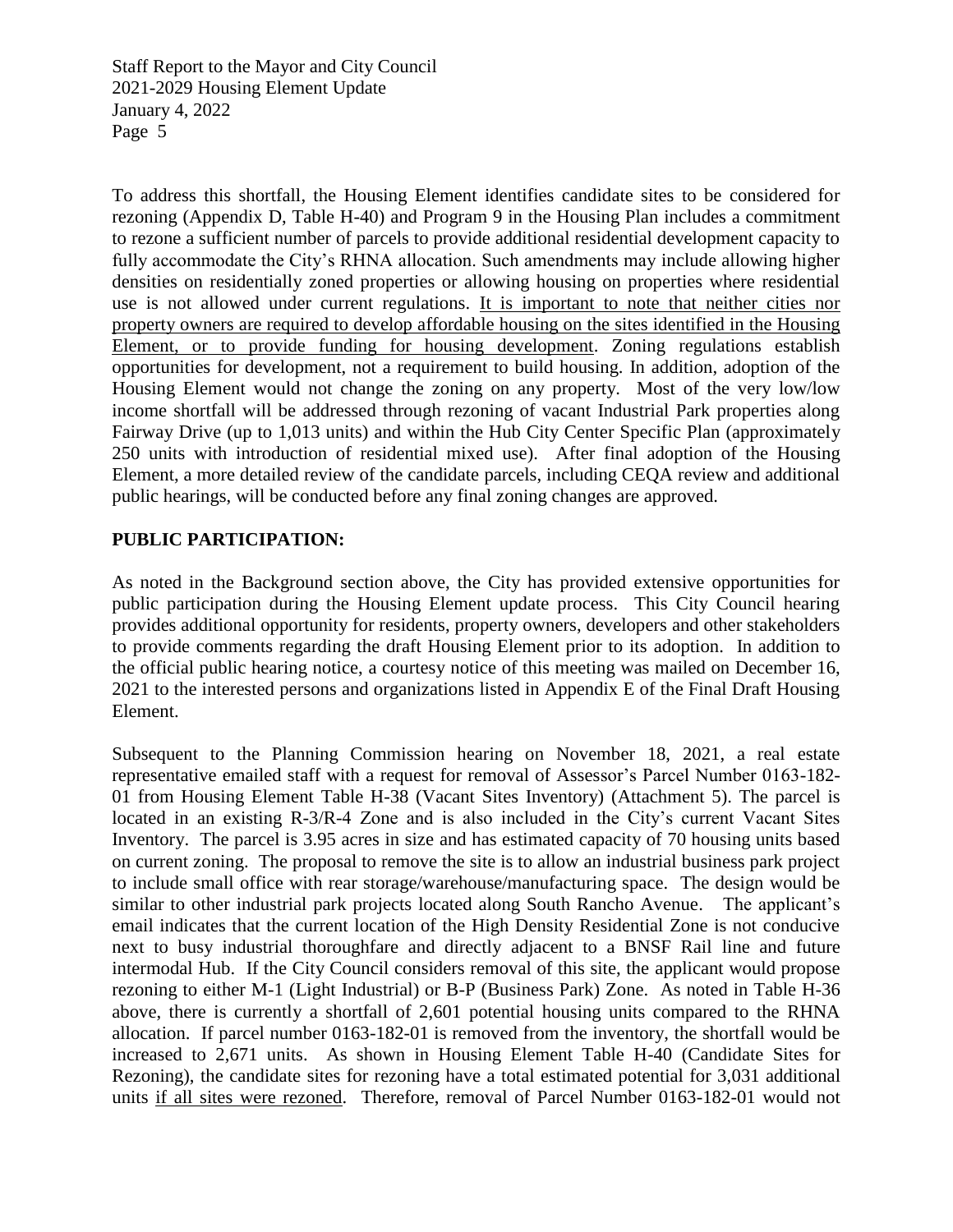preclude the City from achieving the RHNA requirement if all parcels are rezoned successfully. Attachment 6 includes Table H-40 (Candidate Sites for Rezoning).

The proposed Housing Element sites inventory also reflects direction provided to staff on May 26, 2021 at the Joint Colton City Council/Planning Commission meeting, to remove the following four areas from the inventory: 1) Giant RV property along East Santo Antonio Drive, 2) 2971 S. La Cadena Drive Property and 3 & 4) properties along  $5<sup>th</sup>$  Street and Georgia Street related to Emerald Village II and III. All of these sites are in process for future development projects.

## **HCD REVIEW:**

As required by State law, the draft Housing Element was submitted to HCD for review, and on October 4, 2021 HCD issued a review letter finding that the draft element addressed many statutory requirements; however, revisions will be necessary to comply with State Housing Element Law.

To address HCD's comments, City staff prepared a revised draft Housing Element, which was reviewed by the Planning Commission on October  $26<sup>th</sup>$ . Exhibit A to the draft City Council Resolution (Attachment 7) provides a summary of revisions to the Housing Element made in response to HCD's comments. Attachment 8 shows proposed revisions to the Housing Element in strikeout/underline notation. The Planning Commission recommendation included the revisions shown in the revised draft Housing Element.

Following adoption by the City Council the Housing Element must be submitted again for HCD review.

#### **ENVIRONMENTAL REVIEW:**

Adoption of the Housing Element update would not approve any development project, zoning amendment, or any other physical change to the environment; therefore, it is covered by the "common sense" exemption (CEQA Guidelines Sec. 15061(b)(3)) which provides that CEQA applies only to projects that have the potential for causing a significant effect on the environment. Subsequent to adoption of the Housing Element, amendments to the Zoning Code will be necessary in order to implement Housing Element programs, and appropriate CEQA analysis will be prepared in connection with those amendments.

## **FISCAL IMPACTS**

Implementation of the programs contained in the Housing Element as well as periodic monitoring and reporting will require ongoing actions by City staff, which will be funded by the General Fund through the annual budget review and approval process.